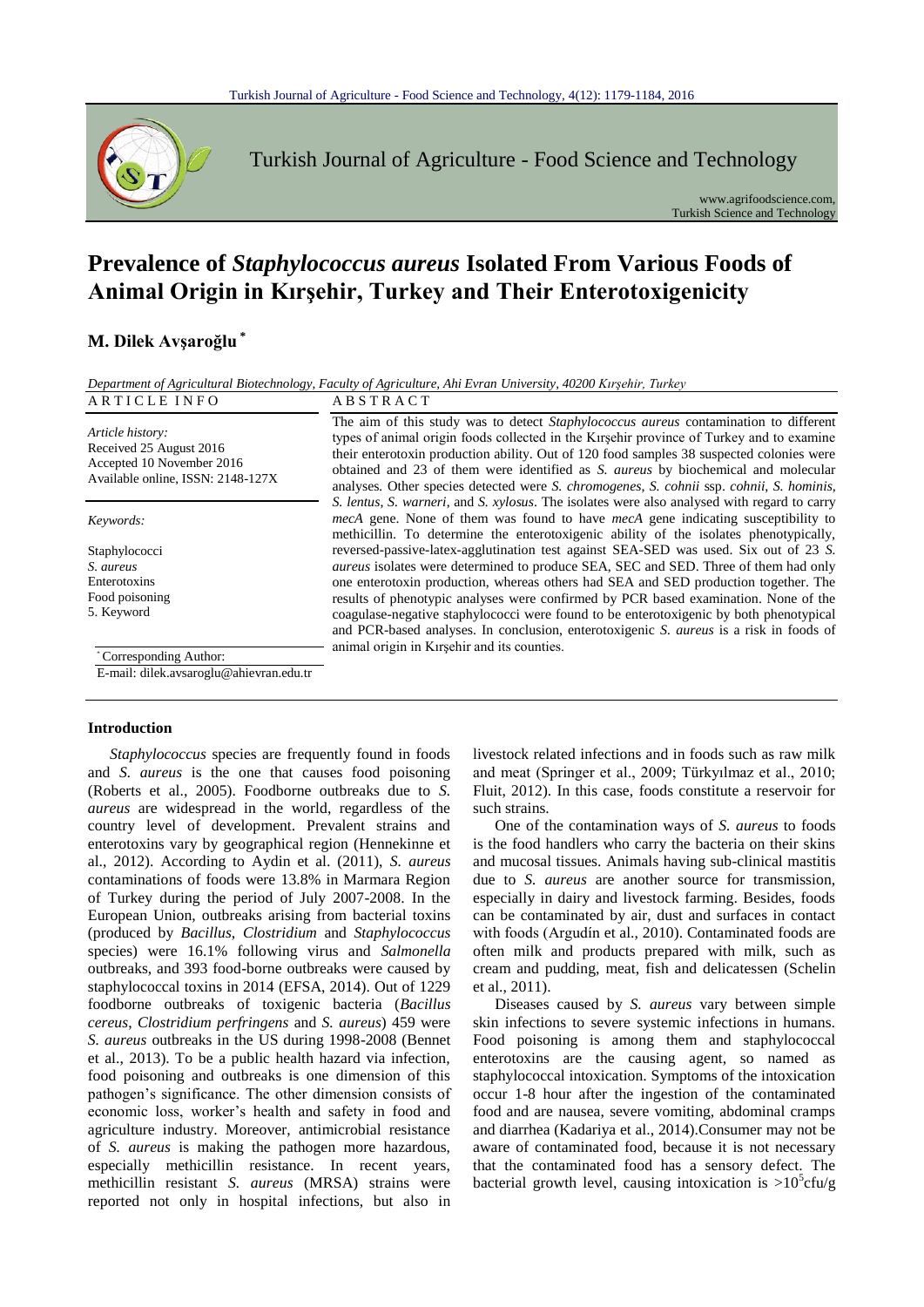and enterotoxin level is  $\leq 1$  µg/g of food (Pinchuk et al., 2010).

Staphylococcal enterotoxins (SEs) are produced in logarithmic growth phase or entry to stationary phase of bacteria on food. They are stable to food preservation techniques, due to their low molecular weight protein structure, resistance to heat or proteolytic enzymes (Argudínet al., 2010). SEs together with staphylococcal enterotoxin-like toxins (SE*l*) are divided more than 20 different serological groups named SEA to SEIV, among which SEA, SEB, SEC and SED are the most prevalent in staphylococcal foodborne outbreaks (Hennekinne et al., 2010). Besides *S. aureus*, coagulase negative staphylococci (CNS) were also determined to produce SEs (Zell et al., 2008; Bertelloni et al., 2015).

The aim of this study was to reveal the *S. aureus*  contamination in foods of animal origin sold in Kırşehir province of Turkey and to characterize the enterotoxin production of the isolates. For this aim, food isolates were identified, and enterotoxin production was detected by immunological tests and PCR analyses. Furthermore, whether the isolates had *mecA* gene was also investigated. To our knowledge, this is the first study reporting *S. aureus* contamination and their enterotoxin production in foods collected in Kırşehir. The reason to conduct this study in Kırşehir was the potential of dairy and livestock farming of the province.

#### **Materials and Methods**

#### *Bacterial Isolations and Identifications*

120 food samples were collected from doner kebap restaurants, retail markets, butchers and barns in Kırşehir and its counties during July 2012-March 2013. The food groups were raw milk (51 samples), local cheese (5 samples), raw meat or offal product (21 samples), raw poultry meat or giblet (23 samples) and chicken doner kebap (20 samples). The small sample size and variation in food groups were due to the difference of the counties market potential. 25 g or ml of food sample was mixed with 225 ml of Buffered Peptone Water (Oxoid, Basingstoke, England) in a bench top stomacher (Mayo, Italy) and incubated at 37°C for overnight. Then it was transferred to Giollotti-Cantoni Broth (Merck, Germany) and then Baired Parker Agar (Oxoid, Basingstoke, England) containing egg yolk tellurite (Oxoid, UK), each of which was incubated at 37°C for overnight. Suspected colonies of *S. aureus* were analyzed under microscope by using Gram staining and the slide coagulase test was done by using rabbit plasma. API Staph (bioMérieux, France) test kits were used for biochemical identification of the isolates. The isolates were stored in Brain Heart Infusion Broth (BHI, Merck, Germany) containing 15% glycerol at  $-80^{\circ}$ C.

### *DNA Isolation*

DNA isolation of the isolates was done as described MLST.net (http://saureus.mlst.net/misc/info.asp). Briefly, a fresh culture of each isolate on BHI Agar (Merck, Germany) was mixed with the lysis solution (0.01 M EDTA, 0.01 M Tris, 25 units/ml Lysostaphin and 250 units/ml Lysozyme) and incubated at 37°C in the water bath (JSR, Korea) for 30 min. Then the temperature increased to 95°C and samples were boiled for 10 min. Immediately after, they were cooled down with ice. Phenol: chloroform: isoamylalcohol (25:24:1) extraction and ethanol precipitation were applied by 10000 g for 20 min centrifugation. The raw DNA of each isolate was kept in molecular grade water at -80°C. This raw DNA was used as the template in all PCR analyses.

#### nuc *and* mecA *Gene Region Analyses*

The analyses of all isolates *nuc* and *mecA* gene regions were done by using a multiplex PCR assay as described in Costa et al. (2004). 5 µl raw DNA was added to 20  $\mu$ l PCR mixture containing 12.5  $\mu$ l 2×master mix (Thermo Scientific, USA) and 0.2 µM end concentration of each primer (Table 1). Thermocycling was carried out using Cleaver Scientific GTC96S (UK) gradient thermalcycler with the following conditions: initial denaturation at 95°C / 8 min followed by 30 cycles of 94 °C / 1 min, 55 °C / 30 s, and 72 °C / 90 s, the final step at 72°C / 1min and at 4°C / limitless. Amplified fragments were run on agarose gels  $(1.5\%$  agarose in 1×Tris-borate EDTA) at 70 V for 40 min. The gel was stained with ethidium bromide (Thermo Scientific, USA) and visualized under UV illumination (DNR, Bio-Imaging Systems, MiniLumi, Israel). *S. aureus* NCTC 10442 was used as positive control.

#### *Reversed-Passive-Latex Agglutination Assays of SEs*

SEA, SEB, SEC and SED production ability were analyzed by using SET-RPLA test kits (Oxoid, Basingstoke, England). All isolates were incubated in BHI broth (Merck, Germany) at 37°C for 24 hand broth cultures were centrifuged at 4°C and 900g for 20 min. Supernatants were used to test enterotoxin production in V-shaped well microtiter plates as recommended by the manufacturer's instructions.

#### *Detection of Genes Encoding SEs*

For analysing whether the isolates have *sea*, *seb*, *sec*, *sed* or *see* genes, multiplex PCR was applied on all isolates according to Becker et al. (1998). The reaction mixture contained 5 µl raw DNA and 45 µl PCR mixture having 25  $\mu$ l 2 × master mix (Thermo Scientific, USA) and 0.5 µM end concentration of each primer (Table 1). Thermocycling conditions were initial denaturation at 95°C / 2 min followed by 30 cycles of denaturation at 95 $\rm{°C}$  /1 min, 55 $\rm{°C}$  / 1 min, and 72 $\rm{°C}$  / 2 min, the final step at 72°C / 5 min and at 4°C / limitless. Amplified fragments were run on agarose gels (2% agarose in 1  $\times$ Tris-borate EDTA) at 100 V for 2 h. The gel was stained with ethidium bromide (Thermo Scientific, USA) and visualised under UV illumination (DNR, Bio-Imaging Systems, MiniLumi, Israel).*S. aureus* NCTC 10652 (*sea*), NCTC 10654 (*seb*), NCTC 10655 (*sec*) and NCTC 10656 (*sed*) were used as positive controls.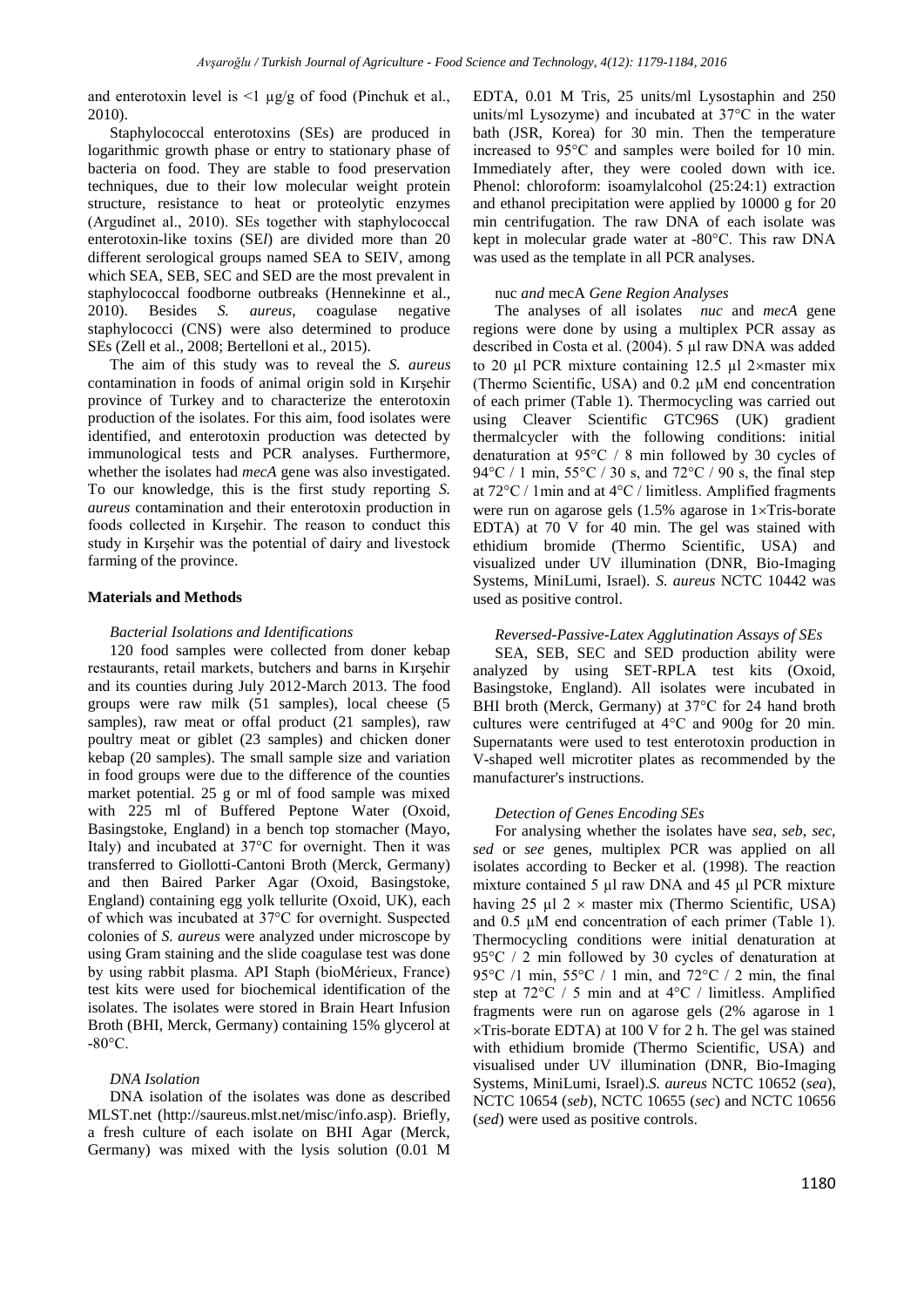|      | Table I List of primers used |                                |           |                        |  |
|------|------------------------------|--------------------------------|-----------|------------------------|--|
| Gene | Primers                      | Primer sequences (5'-3')       | Size (bp) | Reference              |  |
| nuc  | $nuc-1/2$                    | GCGATTGATGGTGATACGGTT /        | 267       | Brakstad et al. (1992) |  |
|      |                              | AGCCAAGCCTTGACGAACTAAAGC       |           |                        |  |
| mecA | $mecA-3/4$                   | AAAATCGATGGTAAAGGTTGGC/        |           | Brakstad et al. (1992) |  |
|      |                              | AGTTCTGCAGTACCGGATTTGC         | 533       |                        |  |
| sea  | SEA3/4                       | CCTTTGGAAACGGTTAAAACG/         |           | Omoe et al. (2002)     |  |
|      |                              | <b>TCTGAACCTTCCCATCAAAAAC</b>  | 127       |                        |  |
| seb  | SEB1/4                       | TCGCATCAAACTGACAAACG/          |           |                        |  |
|      |                              | GCAGGTACTCTATAAGTGCCTGC        | 477       | Omoe et al. (2002)     |  |
| sec  | SEC3/4                       | CTCAAGAACTAGACATAAAAGCTAGG /   |           | Omoe et al. (2002)     |  |
|      |                              | TCAAAATCGGATTAACATTATCC        | 271       |                        |  |
| sed  | SED3/4                       | CTAGTTTGGTAATATCTCCTTTAAACG/   | 319       |                        |  |
|      |                              | TTAATGCTATATCTTATAGGGTAAACATC  |           | Omoe et al. (2002)     |  |
| see  | SEE3/2                       | CAGTACCTATAGATAAAGTTAAAACAAGC/ |           | Omoe et al. (2002)     |  |
|      |                              | <b>TAACTTACCGTGGACCCTTC</b>    | 178       |                        |  |
|      |                              |                                |           |                        |  |

 $T$  . 1 1  $\leq$  1  $\leq$  1  $\leq$  1  $\leq$  1  $\leq$  1  $\leq$  1  $\leq$  1  $\leq$  1  $\leq$  1  $\leq$  1  $\leq$  1  $\leq$  1  $\leq$  1  $\leq$  1  $\leq$  1  $\leq$  1  $\leq$  1  $\leq$  1  $\leq$  1  $\leq$  1  $\leq$  1  $\leq$  1  $\leq$  1  $\leq$  1  $\leq$  1  $\leq$  1  $\le$ 

## **Results and Discussion**

*S. aureus* is an extensively studied pathogenic bacteria in the world due to diseases and outbreaks caused by the bacterium. It has appeared in the literature that many foodborne outbreaks arose from enterotoxigenic *S. aureus*. Pu et al. (2011) reported the prevalence of enterotoxigenic *S. aureus* in various foods that 59.8% in Italy, 62% in Korea, 74% in Poland, 69% in Portuguese, 30.5% in France and 39.2% in Slovak Republic. In another study, 52 *S. aureus* strains of which ST6 was the dominant clone were found to be associated with 11 outbreaks in Shenzhen, China between 2006 and 2009 (Yan et al., 2012). *S. aureus* was obtained in 73 of 693 food samples (10.5%) in Alberta, Canada during January 2007-December 2010 (Crago et al., 2012). In this study, out of 120 animal origin food samples, 38 presumptive *S. aureus* isolates were obtained. However, biochemical identifications and *nuc* gene amplifications demonstrated that 23 of the isolates were *S. aureus* (19.2%) (Table 2). In all counties of Kırşehir, *S. aurues* contamination was determined. Considering that Kırşehir is a small province (225562 inhabitants in 2015) and animal husbandry is one of the main sources of income of the inhabitants, *S. aureus* is a risk in all counties of Kırşehir according to these results. *S. aureus* contamination in various foods in Turkey was reported as 57.3% in the Kayseri province (Ertaset al., 2010), 33.4% in Kütahya and Eskişehir region, (Guvenet al., 2010), 13.8% in the Marmara region (Aydin et al., 2011), 6% in Ankara province (Can and Çelik, 2012), 52.5% in Samsun province (Gücükoğlu et al., 2012). The variation of these results was owing to the fact that these studies were conducted on different sample sizes and different food groups. However, contamination rate was also be varied due the different geographical regions of Turkey.

The most contaminated food samples have belong to a raw milk group (31.4% within-group) followed by raw meat group (23.8% within-group), chicken doner kebap (5% within-group) and raw poultry group (4.3% withingroup). Milk samples were of bovine origin. Raw bovine milk is a frequently contaminated food source, since *S. aureus* is a common cause of bovine mastitis (Kadariya et al., 2014). The raw meat group was the second source of contamination in this study. In contrast, Guven et al. (2010) reported that the meat products contamination rate (48.7%) was significantly higher than milk and dairy products (23.2%) in Eskişehir and Kütahya region of Turkey. Although the rate of raw milk sample contamination was similar to their study, the controversy was originated from sample region. Another study was reported even more contamination rate (75%) in raw milk in Samsun province (Gücükoğlu et al., 2012). The high contamination rates of raw milk samples in Turkey reveals the significance of this pathogen in dairy animals. The results of this study were indicating more of a bovine mastitis prevalence in Kırşehir. Because *S. aureus* is more prevalent in milk from cows with mastitis in comparison with milk from healthy cows (Rall et al, 2014). The results of the poultry sample group exhibited that it was the least contaminated group comparing with other food groups. In the US, meat or poultry dishes were reported to be more related with foodborne outbreaks of *S. aureus.* Outbreaks caused by *S. aureus* from 1998 to 2008 were due to 10% of beef, 14% of poultry dishes (Bennet et al., 2013). Cheese, offal or giblet samples in this study were not found to be contaminated with *S. aureus.* On the other hand, *S. aureus* isolations from cheese and giblets were existed in the literature. Twenty one positive samples were detected out of 105 cheese samples in Italy (Carfora et al., 2015). On the other hand, 9% of contamination was reported for cheese products collected in Ankara, Turkey (Can and Çelik, 2012). Nine *S. aureus* isolates out of 30 chicken giblets were identified by Gundogan et al. (2005). Comparing with these researches, S. *aureus* contamination must be further analysed for cheese, offal and giblet samples in Kırşehir.

Food isolates of CNS are also a research interest. Although they are not associated with foodborne outbreaks, these strains are important to constitute a reservoir for antimicrobial resistance, virulence and enterotoxin genes. Moreover, enterotoxigenic strains are also known. In this study, species detected other than *S. aureus* were *S. chromogenes*, *S. cohnii* ssp. *cohnii*, *S.*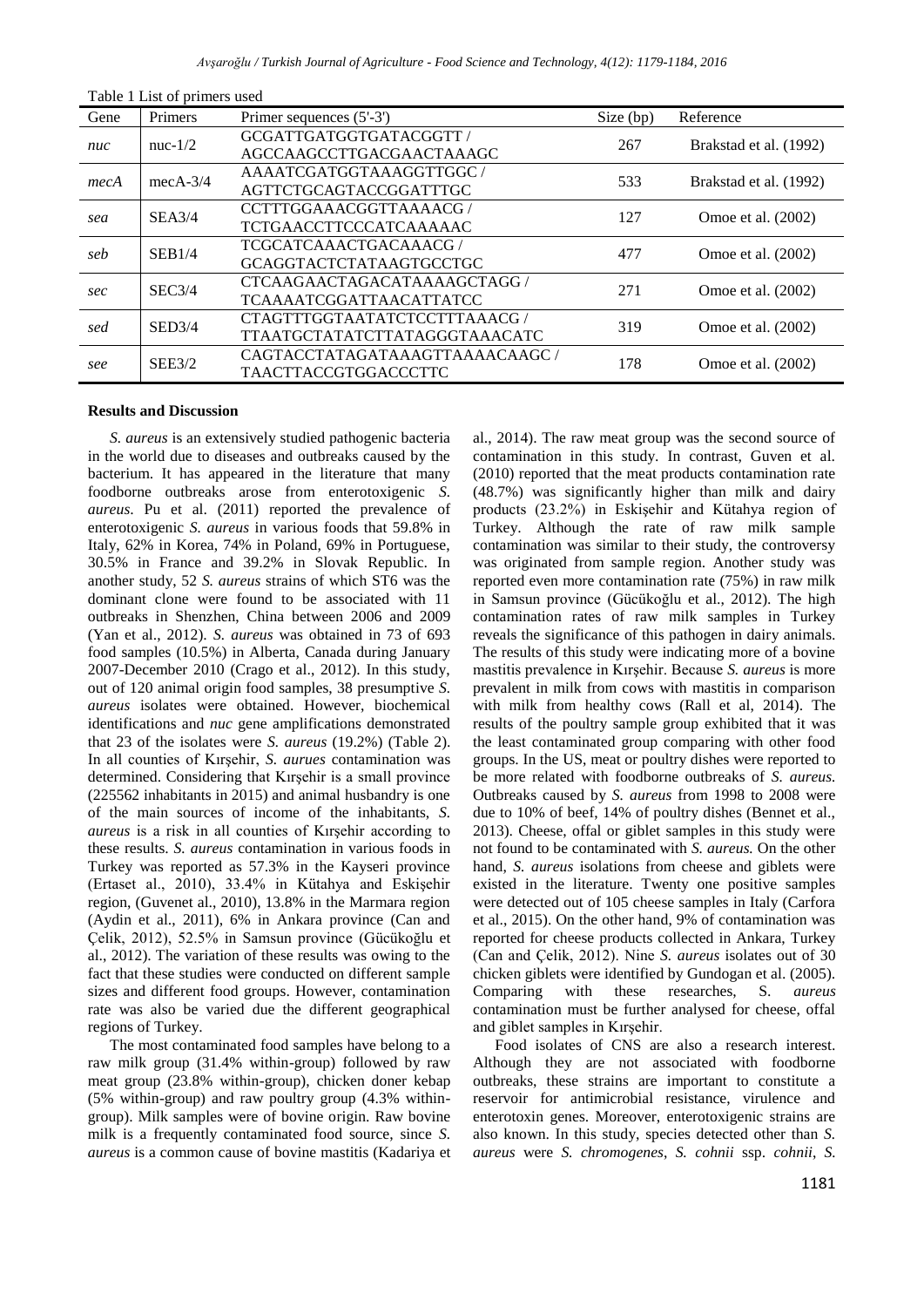*hominis*, *S. lentus*, *S. warneri*, *S. xylosus* and an undetected isolate (Table 2). Bertelloni et al. (2015) isolated 74 CNS out of 120 bovine bulk tank milk samples, in which *S. xylosus*, *S. chromogenes*, *S. sciuri*  and *S. hominis* were the most prevalent species. The results of this study were parallel to Bertelloni et al. (2015) that *S. xylosus* was the species isolated with the highest prevalence (8 out of 14 CNS). In contrast, *S. xylosus* isolates were obtained from food samples other than raw milk.

The actual role in staphylococcal food poisoning belongs to staphylococcal enterotoxins produced during bacterial growth on the food. 393 food-borne outbreaks were caused by staphylococcal toxins in 2014 (EFSA, 2015). The most enterotoxigenic species is *S. aureus* among other staphylococcal species, and contamination rates and toxin production of the pathogen differ in its strains. Enterotoxigenic capacity of the isolates were also investigated in this study. Out of 23 *S. aureus* isolates, 6 (26%) were determined to have an enterotoxin production ability (Table 3) and corresponding genes *sec, sed* and *sea/sed* (Figure 1). In a study carried out with raw milk and cheese samples, it was exhibited that the rate of enterotoxigenic *S. aureus* was 64.8%, in which SEC was the most prevalent enterotoxin produced (Gundogan et al., 2005). In another study, Argudín et al. (2012) reported that 64 *S. aureus* isolates recovered from foods and food handlers were able to produce SE or SE*l*except four isolates. Furthermore, they obtained *sea* (38.7%), *seb* (12.9%), *sec* (16.1%), and *sed* (22.6%) as the most prevalent genes. The results of this study indicated that the most prevalent enterotoxins were found in the isolates and these findings were similar to those found in literature. Ertas et al. (2010) reported that *S. aureus*  isolates from dairy desserts and sheep cheeses 16% were enretoxigenic and *sea, seb, sec* and *sed* were the genes detected. Also enterotoxigenic isolates were found to be 62.6% in the Marmara region of Turkey, and *sea* was the prevalent gene (Aydin et al., 2011). In another study, 25% of *S. aureus* isolates of cheese origin were reported to be SEC and SEC/SED producer (Can and Çelik, 2012).

Table 2 Identified species of the isolates.

| <b>Species</b>        | $Countv^*$             | Food Source                                 | NI |
|-----------------------|------------------------|---------------------------------------------|----|
| S. aureus             | Ak, Ap, B, C, K, M, Mu | Raw milk, raw meat, raw poultry, donerkebap | 23 |
| S. chromogenes        |                        | Raw milk                                    |    |
| S. cohnii ssp. cohnii | Κ                      | Raw poultry                                 |    |
| S. hominis            | K                      | Giblet                                      |    |
| S. lentus             | Mu                     | Donerkebap                                  |    |
| S. warneri            | B                      | Raw milk                                    |    |
| S. xylosus            | Ak, $K$                | Raw meat, offal, raw poultry, donerkebap    |    |

**\*** Ak: Akçakent, Ap: Akpınar, B: Boztepe, C: Çiçekdağı, K: Kaman, M: City centre, Mu: Mucur, NI: Number of Isolate

| Table 3 Enterotoxin producing isolates and their origins. |  |  |  |
|-----------------------------------------------------------|--|--|--|
|                                                           |  |  |  |

| Isolate No. | County         | Food Source | Enterotoxin |
|-------------|----------------|-------------|-------------|
| 1112085     | City centre    | Raw milk    | <b>SEC</b>  |
| 1112086     | City centre    | Raw milk    | <b>SED</b>  |
| 0213113     | <b>Boztepe</b> | Raw milk    | SEA and SED |
| 0213117     | <b>Boztepe</b> | Raw milk    | SEA and SED |
| 0213118     | <b>Boztepe</b> | Raw milk    | SEA and SED |
| 0213142     | Akcakent       | Raw milk    | <b>SEC</b>  |



Figure 1 PCR results of enterotoxigenic isolates (1: 1112085; 2: 0213142; 3: 1112086; 4: 0213113; 5: 0213117; 6: 0213118; (-): molecular grade water; (+): S. *aureus* control strains)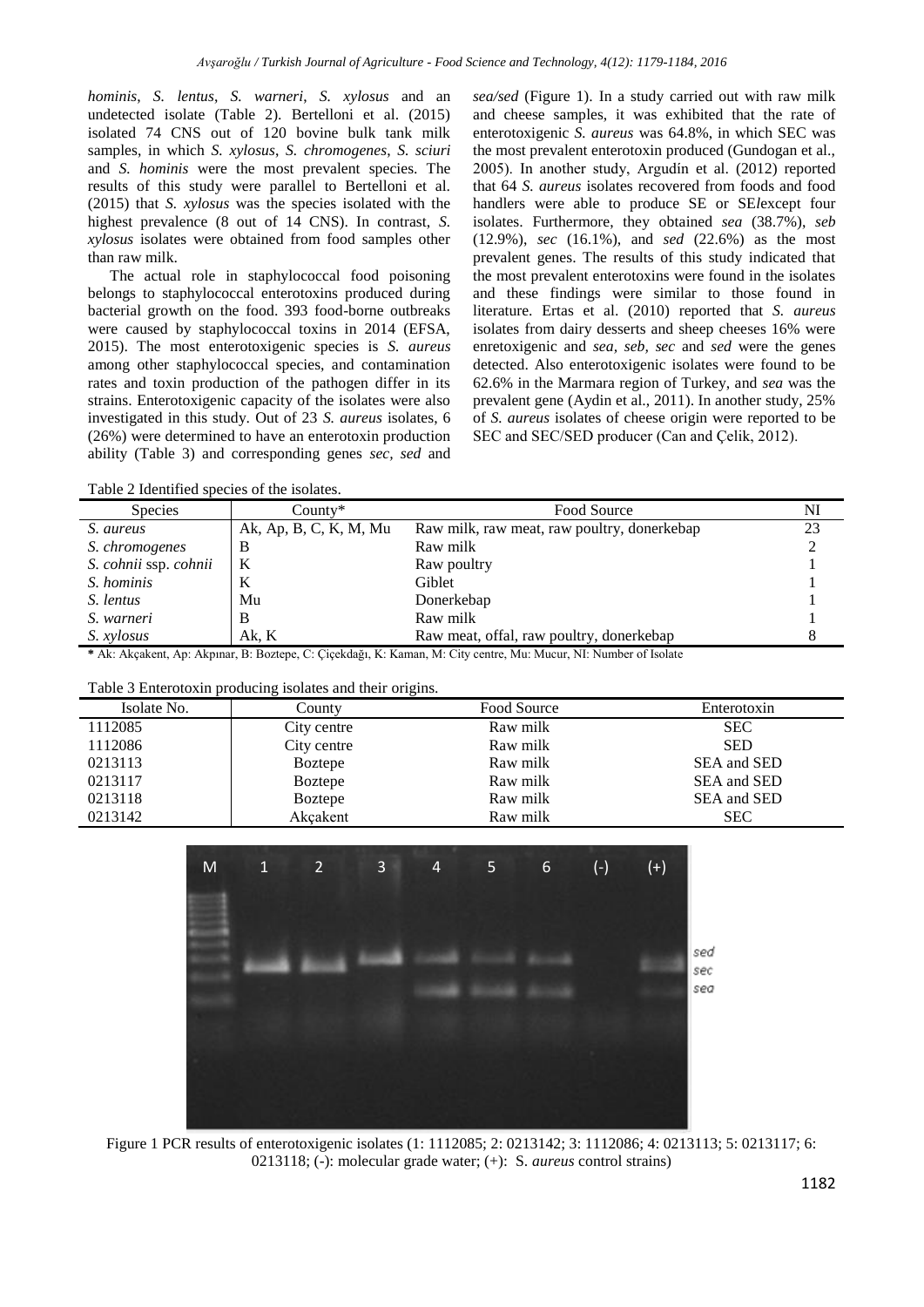On the other hand, now it is known that CNS has the ability to produce enterotoxins (Zell et al., 2008). Bertelloni et al. (2015) conducted a study with CNS isolated from bovine raw milk and obtained that out of 74 isolates 40 were enterotoxigenic. Thus, it was analysed whether the CNS isolates of this study had the enterotoxin production ability. However, CNS isolates of this study were not enterotoxigenic in terms of the tested enterotoxins.

Antibiotic resistance in *S. aureus* strains have been known since the 1930s. When it comes today, hospital or community acquired methicillin resistant *S. aureus* strains are seen widely in the world. Nowadays, MRSA strains were also reported from foods of animal origin (Gundogan et al., 2005; Can and Çelik, 2012; Fluit, 2012; Carfora et al., 2015). The isolates of this study did not exhibit *mecA* gene, but further study must be conducted with antimicrobial resistance profiles of *S. aureus* strains in order to clarify the situation.

#### **Conclusion**

In conclusion, enterotoxigenic *S. aureus* is a risk in foods of animal origin in Kırşehir and its counties. Raw milk is the most contaminated food source and enterotoxin producing strains are prevalent in raw milk. This study was a pilot study to investigate the enterotoxigenic *S. aureus* strains in foods, thus it should be extended with a larger size of sampling in order to reveal the risk with all aspects. Besides, the sanitary practices must be provided in both dairy farms and food producing facilities, and careful attention must be paid on animal hygiene to avoid mastitis.

#### **Acknowledgement**

The financial support provided by Ahi Evran University Research Found (Grant No. PYO-ZRT-4001.13.008) is gratefully acknowledged.

#### **References**

- Argudín MA, Mendoza MC, Rodicio MR. 2010. Food poisoning and *Staphylococcus aureus* enterotoxins. Toxins, 2:1751- 1773.DOI:10.3390/toxins2071751
- Argudín MA, Mendoza MC, González-Hevia MA, Bances M, Guerra B, Rodicio MR. 2012. Genotypes, exotoxin gene content, and antimicrobial resistance of *Staphylococcus aureus* strains recovered from foods and food handlers. Appl Environ Microb.,78: 2930–2935.DOI:10.1128/AEM.07487-11
- Aydin A, Sudagidan M, Muratoglu K. 2011. Prevalence of staphylococcal enterotoxins, toxin genes and genetic-relatedness of foodborne *Staphylococcus aureus* strains isolated in the Marmara Region of Turkey. Int J Food Microbiol., 148: 99-106. DOI:10.1016/j.ijfoodmicro.2011.05.007
- Becker K, Roth R, Peters G. 1998. Rapid and specific detection of toxigenic *Staphylococcus aureus*: Use of two multiplex PCR enzyme immunoassays for amplification and hybridization of staphylococcal enterotoxin genes, exfoliative toxin genes, and toxic shock syndrome toxin 1 gene. J ClinMicrobiol., 36:2548– 2553. PMID: 9705390
- Bennet SD, Walsh KA, Gould LH. 2013. Foodborne disease outbreaks caused by *Bacillus cereus*, *Clostridium perfringens*, and *Staphylococcus aureus* – United States, 1998-2008. Clin Infect Dis., 57: 425-433. DOI:10.1093/cid/cit244
- Bertelloni F, Fratini F, Ebani VV, Galiero A, Turchi B, Cerri D. 2015. Detection of genes encoding for enterotoxins, TSST-1, and biofilm production in coagulase-negative staphylococci from bovine bulk tank milk. Dairy Sciand Technol., 95:341– 352.DOI: 10.1007/s13594-015-0214-9
- Brakstad OG, Aasbakk K, Maeland JA. 1992. Detection of *Staphylococcus aureus* by polymerase chain reaction amplification of the *nuc* gene. JClinMicrobiol., 30: 1654- 1660.PMID: 1629319
- Can HY, Çelik TH. 2012. Detection of enterotoxigenic and antimicrobial resistant *S. aureus* in Turkish cheeses.Food Control,24:100-103.DOI:10.1016/j.foodcont.2011.09.009
- Carfora V, Caprioli A, Marri N, Sagrafoli D, Boselli C, Giacinti G, Giangolini G, Sorbara L, Dottarelli S, Battisti A, Amatiste S.2015. Enterotoxin genes, enterotoxin production, and methicillin resistance in *Staphylococcus aureus* isolated from milk and dairy products in Central Italy. Int Dairy J., 42:12- 15.DOI:10.1016/j.idairyj.2014.10.009
- Costa A-M, Kay I, Palladino S. 2005. Rapid detection of *mecA* and *nuc* genes in staphylococci by real-time multiplex polymerase chain reaction. Diagn Micr Infec Dis., 51:13– 17.DOI:10.1016/j.diagmicrobio.2004.08.014
- Crago B, Ferrato C, Drews SJ, Svenson LW, Tyrrell G, Louie M. 2012. Prevalence of *Staphylococcus aureus* and methicillinresistant *S. aureus* (MRSA) in food samples associated with foodborne illness in Alberta, Canada from 2007 to 2010. Food Microbiol.; 32:202-205.DOI:10.1016/j.fm.2012.04.012
- Ertas N, Gonulalan Z, Yildirim Y, Kum E. 2010. Detection of *Staphylococcus aureus* enterotoxins in sheep cheese and dairy desserts by multiplex PCR technique. Int J Food Microbiol.,; 142:74–77.DOI:10.1016/j.ijfoodmicro.2010.06.002
- European Food Safety Authority (EFSA), European Centre for Disease Prevention and Control. 2015. The European Union summary report on trends and sources of zoonoses, zoonotic agents and food-borne outbreaks in 2014. EFSA Journal,13(12):4329. DOI:10.2903/j.efsa.2015.4329
- Fluit AC. 2012. Livestock-associated *Staphylococcus aureus*. ClinMicrobiolInfec., 18: 735-744. DOI:10.1111/j.1469- 0691.2012.03846.x
- Gücükoğlu A, Kevenk TO, Uyanik T, ÇadirciÖ, Terzi G, Alişarli M. 2012. Detection of enterotoxigenic *Staphylococcus aureus* in raw milk and dairy products by multiplex PCR. J Food Sci., 77: M620–M623.DOI:10.1111/j.1750-3841.2012.02954.x
- Gundogan N, Citak S, Yucel N, Devren A. 2005. A note on the incidence and antibiotic resistance of *Staphylococcus aureus*  isolated from meat and chicken samples. Meat Sci., 69: 807- 810. DOI:10.1016/j.meatsci.2004.10.011
- Guven K, Mutlu MB, Gulbandilar A, Cakir P. 2010. Occurrence and characterization of *Staphylococcus aureus* isolated from meat and dairy products consumed in Turkey.J Food Safety, 30: 196- 212. DOI:10.1111/j.1745-4565.2009.00200.x
- Haran KP, Godden SM, Boxrud D, Jawahir S, Bender JB, Sreevatsan S. 2012. Prevalence and characterization of *Staphylococcus aureus*, including methicillin-resistant *Staphylococcus aureus*, isolated from bulk tank milk from Minnesota dairy farms. J ClinMicrobiol., 50: 688-695. DOI:10.1128/JCM.05214-11
- Hennekinne J-A, Ostyn A, Guillier F, Herbin S, Prufer A-L, Dragacci S. 2010. How should staphylococcal food poisoning outbreaks be characterized? Toxins, 2:2106- 2116.DOI:10.3390/toxins2082106
- Hennekinne J-A, De Buyser M-L, Dragacci S. 2012. *Staphylococcus aureus* and its food poisoning toxins: characterization and outbreak investigation. FEMS Microbiol Rev., 36:815– 836.DOI:10.1111/j.1574-6976.2011.00311.x
- Kadariya J, Smith TC, Thapaliya D. 2014. *Staphylococcus aureus*  and staphylococcal food-borne disease: An ongoing challenge in public health. Biomed Res Int.,2014: 1-9. DOI:10.1155/2014/827965